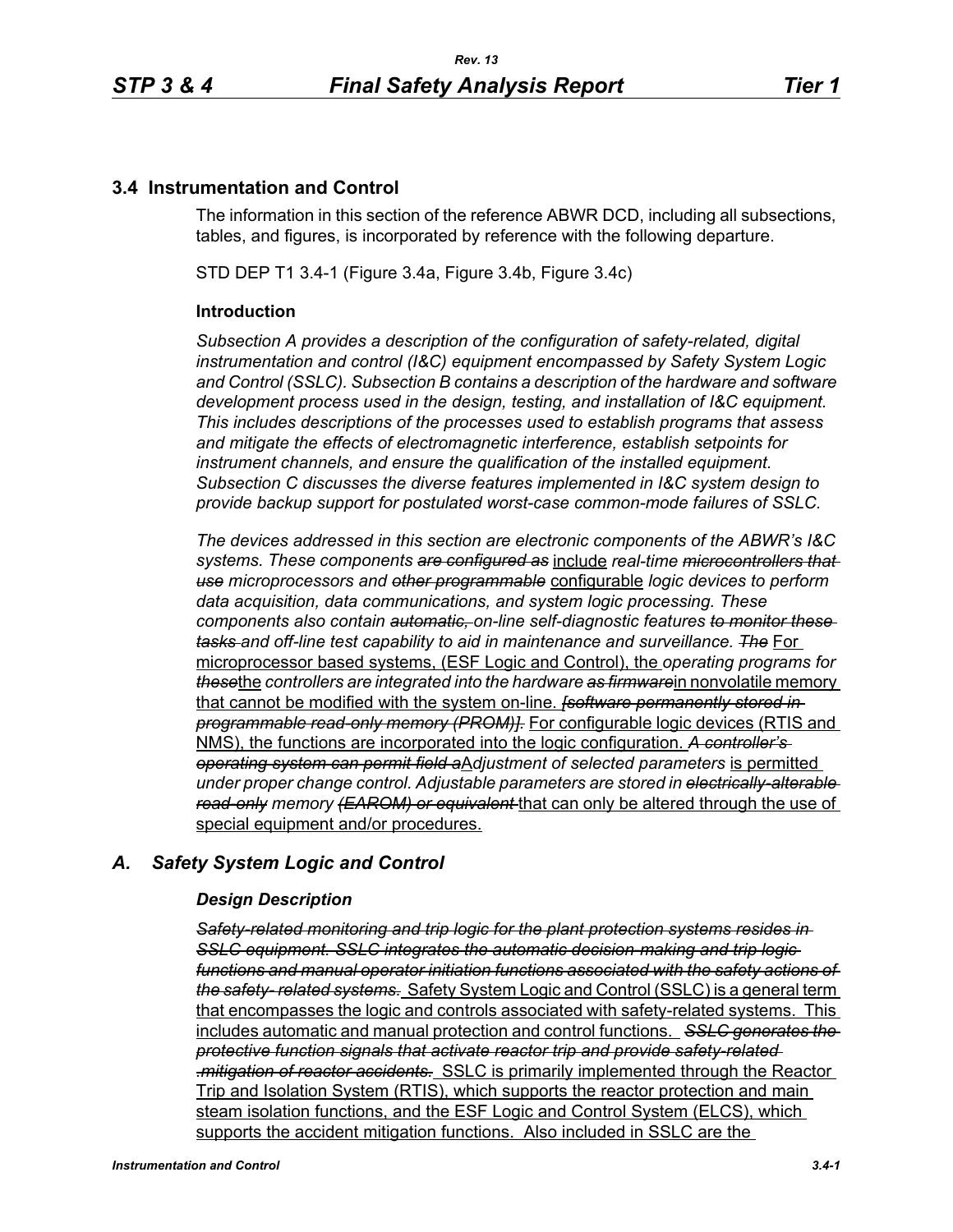safety-related portions of the Neutron Monitoring System (NMS), the Containment Atmospheric Monitoring System (CAMS) and the radiation monitoring systems. *The relationship between SSLC and systems for plant protection is shown in Figure 3.4a.*

*SSLC equipment comprises microprocessor-based, software-controlled signal processors* (ELCS) and/or configurable logic devices (RTIS and NMS) *that perform signal conditioning, setpoint comparison, trip logic, system initiation and reset, selftest, calibration, and bypass functions. The signal processors associated with a particular safety-related system are an integral part of that system. Functions in common, such as self-test, calibration, bypass control, power supplies and certain switches and indicators, belong to SSLC. However, SSLC is not, by itself, a system; SSLC is the aggregate of signal processors for several safety-related systems. SSLC hardware and software are classified as Class 1E, safety-related.*

*Sensors used by the safety-related systems can be either analog, such as process control transmitters, or discrete, such as limit switches and other contact closures. While some sensor signals are hardwired directly to the SSLC processors, most sensor signals are transmitted from the instrument racks in the Reactor Building to the SSLC equipment in the Control Building via the Essential Multiplexing System (EMS)*  Sensor signals interface with the SSLC through input/output (I/O) devices located remotely or in the control room. The I/O devices communicate with other divisional devices through networks and datalinks as discussed in Subsection 2.7.5. *Both analog and discrete sensors are connected to remote multiplexing units (RMUs) in local areas, which*These devices also *perform signal conditioning, analog-to-digital conversion for continuous process inputs, change-of-state detection for discrete inputs, and message formatting prior to signal transmission.* In applicable cases, they also perform other system functions, such as interlock-type functions related specifically to the actuated equipment. *The RMUs are limited to acquisition of sensor data and the output of control signals*. *Trip decisions and other* primary *control logic functions are performed in SSLC processors in the main control room area*Control Building.

*The basic hardware*functional *configuration for one division of SSLC is shown in Figure 3.4b. Each division runs independently (i.e., asynchronously) with respect to the other divisions. The following steps describe the processing sequence and associated function descriptions for incoming sensor signals and outgoing control signals. These steps are performed simultaneously and independently in each of the four divisions:*

For the RTIS portion of SSLC, including reactor trip and main steam isolation valve (MSIV) isolation, the steps are:

- (1) Sensor inputs are acquired, conditioned, and digitized.
- (2) *(1) The digitized sensor inputs from RMUs are received in the control room at control room multiplexing units (CMUs), which associate sensor signals with their logic processing channel. These sensor signals are decoded by a microprocessor-based function, the Digital Trip Module (DTM). For sensor signals hardwired to the control room, the DTM also performs digitizing and*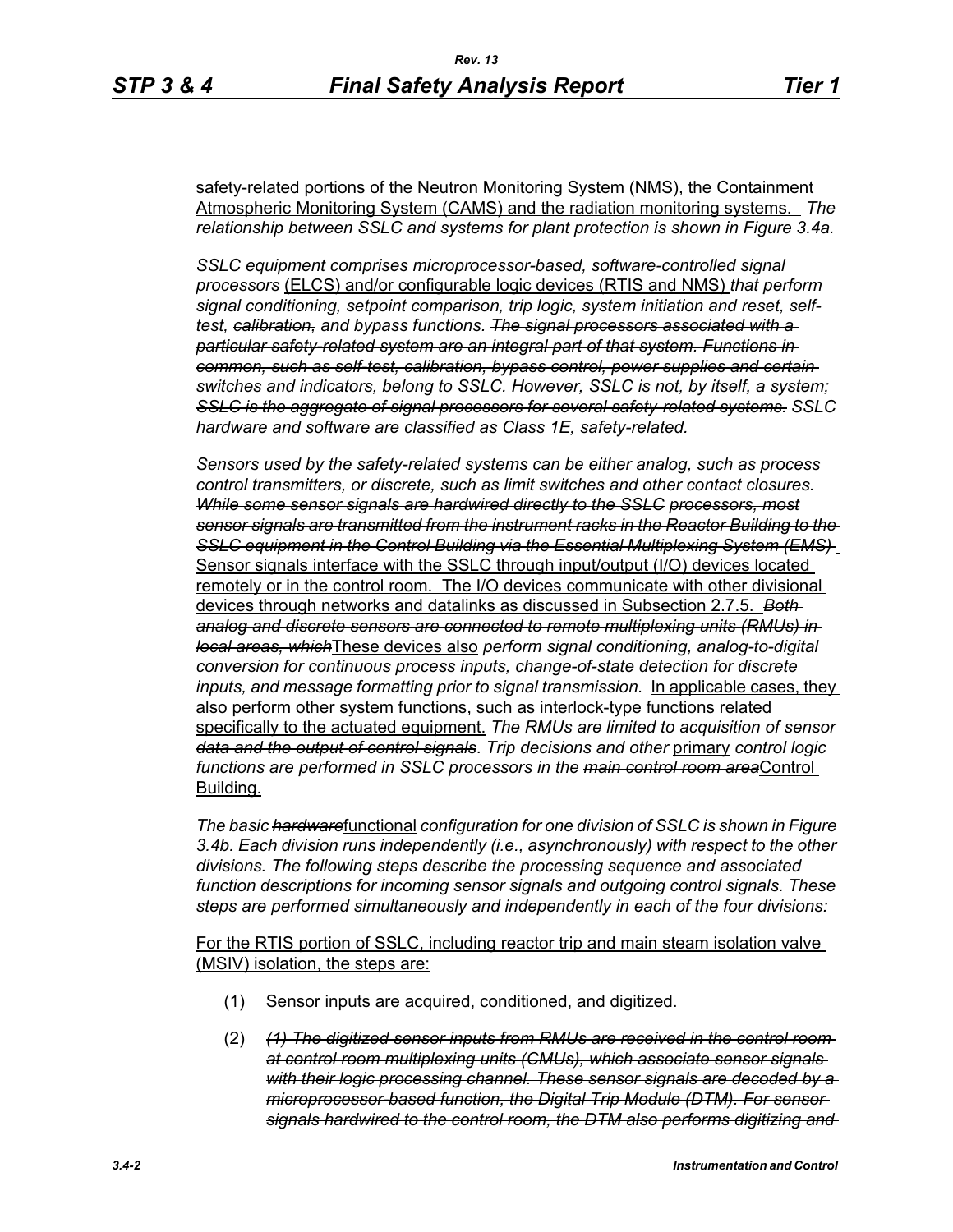*signal conditioning tasks. For each system function, the DTM then compares these inputs to preprogrammed threshold levels (setpoints) for possible trip action. The DTM provides a discrete trip decision for each setpoint comparison.*This digitized sensor information is used as input to the Digital Trip Function (DTF). For each system function, the DTF is a comparison of sensor inputs to pre-programmed threshold levels (setpoints) for possible trip action. The result of the DTF is a discrete trip decision for each setpoint comparison. Each safety division performs the same DTF trip decision based on the independent sensor inputs associated with its own division.

(3) *(2) For Reactor Protection System (RPS) trip and main steam isolation valve (MSIV) closure functions, trip outputs from the DTM are then compared, using a 2--out-of-4 coincidence logic format, with trip outputs from the DTMs of the other three divisions. The trip outputs are compared in by the trip logic unit (TLU), another microprocessor-based device. The logic format for the DTM and TLU is fail-safe (i.e., de-energize-to-operate). Thus, a reactor trip or MSIV closure signal occurs on loss of input signal or power to the DTM,*  but, because of the 2-out-of-4 logic format in the TLU, a tripped state does*not appear at the output of the TLU (for a single division loss of power). Loss of signal or power to a division's TLU also causes a tripped output state, but the 2--out-of-4 configuration of actuator load drivers prevents de-energization of the pilot valve solenoids.* The trip decisions from the DTF in each division are used as input to the Trip Logic Function (TLF) performed by each of the four safety divisions. The DTF trip decision results are passed to other divisions through isolated communication links as described in Section 2.7.5. The TLF processes DTF trip decisions from all four safety divisions resulting in trip output decisions based on 2-out-of-4 coincidence logic format. The logic format is fail-safe (i.e. loss of signal causes trip conditions) for the TLF and associated DTF. Loss of signal or power to a single division's equipment performing the TLF causes a tripped output state from the TLF, but the 2-outof-4 configuration of the actuator load drivers prevents simultaneous deenergization of both pilot valve solenoids.

The TLF also receives input directly from the Neutron Monitoring System and manual control switches.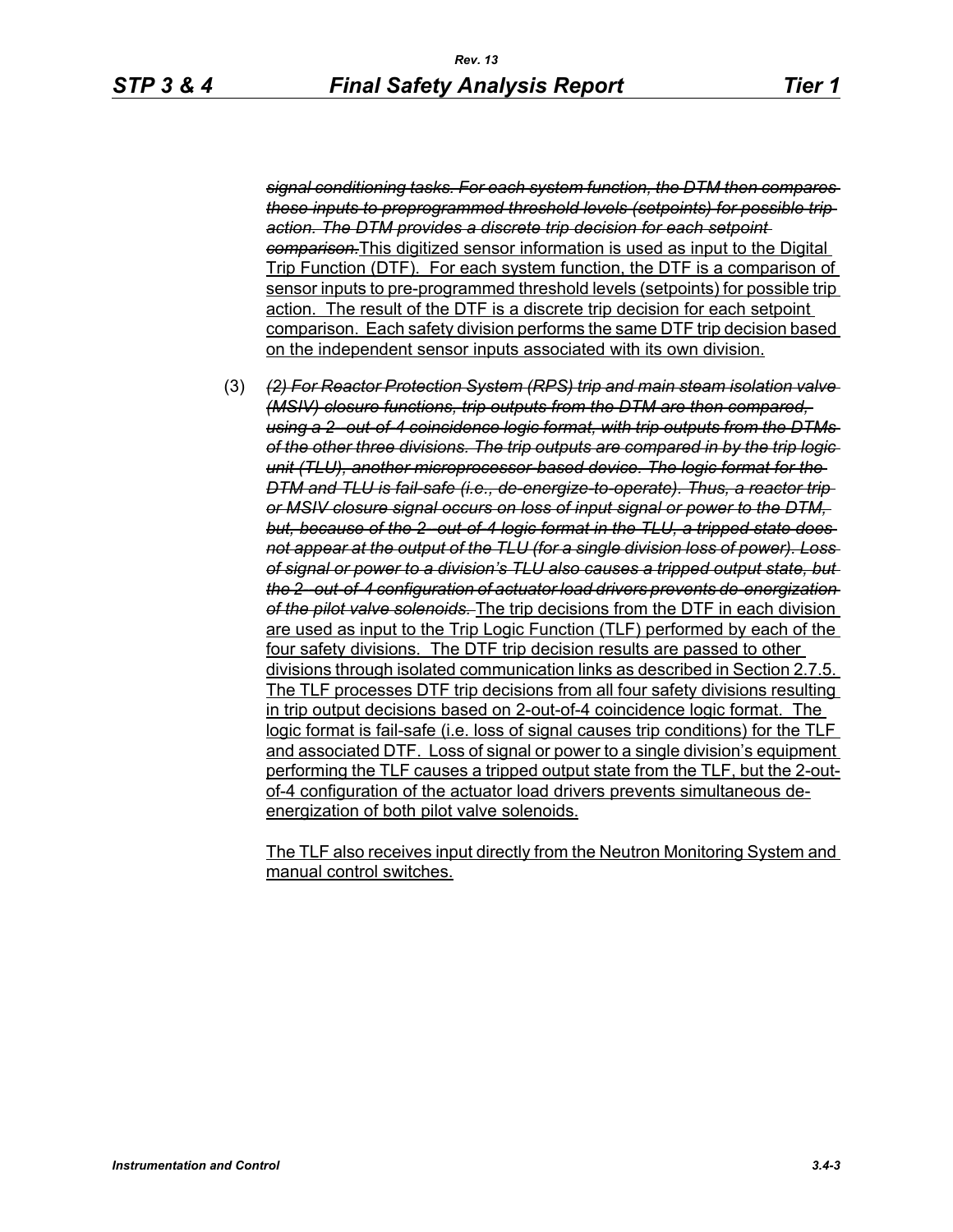- (4) *(3)* The trip coincident logic output *Trip outputs are sent from the TLU* TLF is sent to *to the RPS and MSIV output logic units* Output Logic Units *(OLUs). The OLUs use non-microprocessor circuitry* devices *to*that *provide a diverse (i.e., not software-based) interface for the following manual functions:*
	- *(a) Manual reactor trip (per division: 2-out-of-4 for completion).*
	- *(b) MSIV closure (per division: 2-out-of-4 for completion).*
	- *(c) MSIV closure (eight individual control switches).*
	- *(d) RPS and MSIV trip reset.*
	- *(e) TLU* TLF *output bypass*

*The OLUs distribute the automatic and manual trip outputs to the MSIV pilot valve and scram pilot valve actuating devices and provide control of trip sealin, reset, and TLU* TLF *output bypass (division-out-of-service bypass). Bypass inhibits automatic trip but has no effect on manual trip. The OLUs also provide a manual test input for de-energizing a division's parallel load drivers (part of the 2-out-of-4 output logic arrangement) so that scram or MSIV closure capability can be confirmed without solenoid de-energization. The OLUs are located external to the TLU* equipment that implements the TLF *so that manual MSIV closure or manual reactor trip (per division) can be performed either when a division's microprocessor logic is bypassed or when failure of sensors or microprocessor logic equipment causes trip to be inhibited.*

(5) *(4)*If a 2-out-of-4 trip condition is satisfied within the TLF, all four divisions' trip outputs produce a simultaneous coincident trip signal (e.g., reactor trip) and transmit the signal to load drivers that control the protective action of the final actuators. The load drivers for the solenoids are themselves arranged in a 2 out-of-4 configuration, so that at least two divisions must produce trip outputs for protective action to occur. *Trips are transmitted across divisions for 2--outof-4 voting via fiber optic data links to preserve signal isolation among divisions. The TLU also receives inputs directly from the trip outputs of the Neutron Monitoring System, manual control switches, and contact closures from limit switches and position switches used for equipment interlocks. In addition, plant sensor signals and contact closures that do not require transmittal to other divisions for 2--out-of- 4 trip comparison are provided as inputs directly to the TLU. In this case, the TLU also performs the trip setpoint comparison (DTM) function.*

*(5)For Leak Detection and Isolation System (LDS) functions (except MSIV), emergency core cooling system (ECCS) functions, other safety-related supporting functions, and Electrical Power Distribution System functions such as diesel generator start and load sequencing, logic processing is performed as above, but in DTMs separate from the RPS/MSIV DTMs and in Safety System Logic Units (SLUs). The SLUs are similar to TLUs, but are*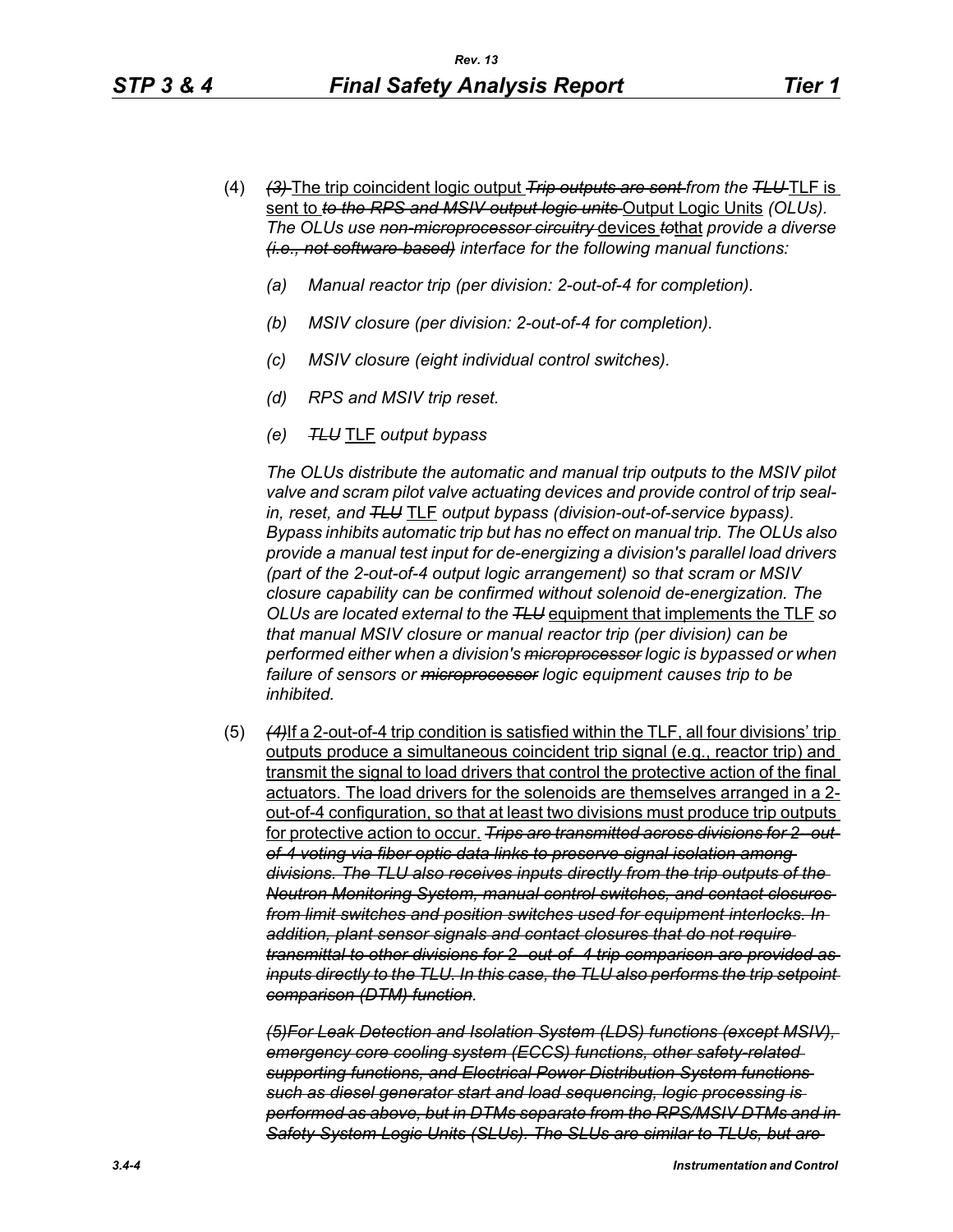*dual redundant in each processing channel for protection against inadvertent initiation. Dual SLUs both receive the same inputs from the DTM, manual control switch inputs, and contact closures. Both SLU outputs must agree before the final trip actuators are energized. The logic format for the DTM and SLUs is fail-as- is (i.e., energize-to-operate) for ECCS and other safetyrelated supporting functions. Thus, loss of power or equipment failure does not cause a trip or initiation action. However, containment isolation signals are in fail-safe format and cause an isolation signal output on loss of power or signal. Besides performing 2-out-of-4 voting logic, the SLUs also provide interlock logic functions conforming to the logic diagram requirements of each supported safety system.*

*As shown in Figure 3.4b, a pair of SLU are located in each of two engineered safety feature (ESF) processing channels, ESF1 and ESF2. ESF1 processes initiation logic for functions which service the reactor vessel at low pressure (e.g. RHR), while ESF2 provides the same support for the vessel at high pressure (e.g. Reactor Core Isolation Cooling (RCIC) System and High Pressure Core Flooder (HPCF) System). Associated LDS and ESF functions are also allocated to these logic channels.*

The ELCS portion of SSLC is implemented by equipment that is independent from that of the RTIS. For ELCS, the steps are:

- (1) Sensor inputs are acquired, conditioned, and digitized.
- (2) This digitized sensor information is used as input to the DTF, which is functionally the same as that described for the RTIS portion of SSLC.
- (3) The actuation decisions from the DTF in each division are used as input to the Safety System Logic Function (SLF) performed by each of the four safety divisions. The DTF actuation decision results are passed to other divisions through isolated communication links as described in Section 2.7.5. The SLF is a microprocessor-based function that includes a comparison of DTF actuation decisions from all four safety divisions resulting in actuation output decisions based on 2-out-of-4 coincidence logic format. The logic format for the SLF and associated DTF is fail-as-is (i.e., loss of signal does not cause change of operational state) for ECCS and other safety-related supporting functions. However, air and solenoid-operated containment isolation signals are in fail-safe format and cause an isolation signal output on loss of power or signal. Besides performing 2-out-of-4 voting logic, the SLF also includes interlock logic functions conforming to the system functional requirements of each safety system.

The SLF logic for ECCS functions (i.e. initiation of Reactor Core Isolation Cooling, High Pressure Core Flooder, Low Pressure Core Flooder or Automatic Depressurization) is implemented using redundant processing channels. The redundant channels receive the same input data from the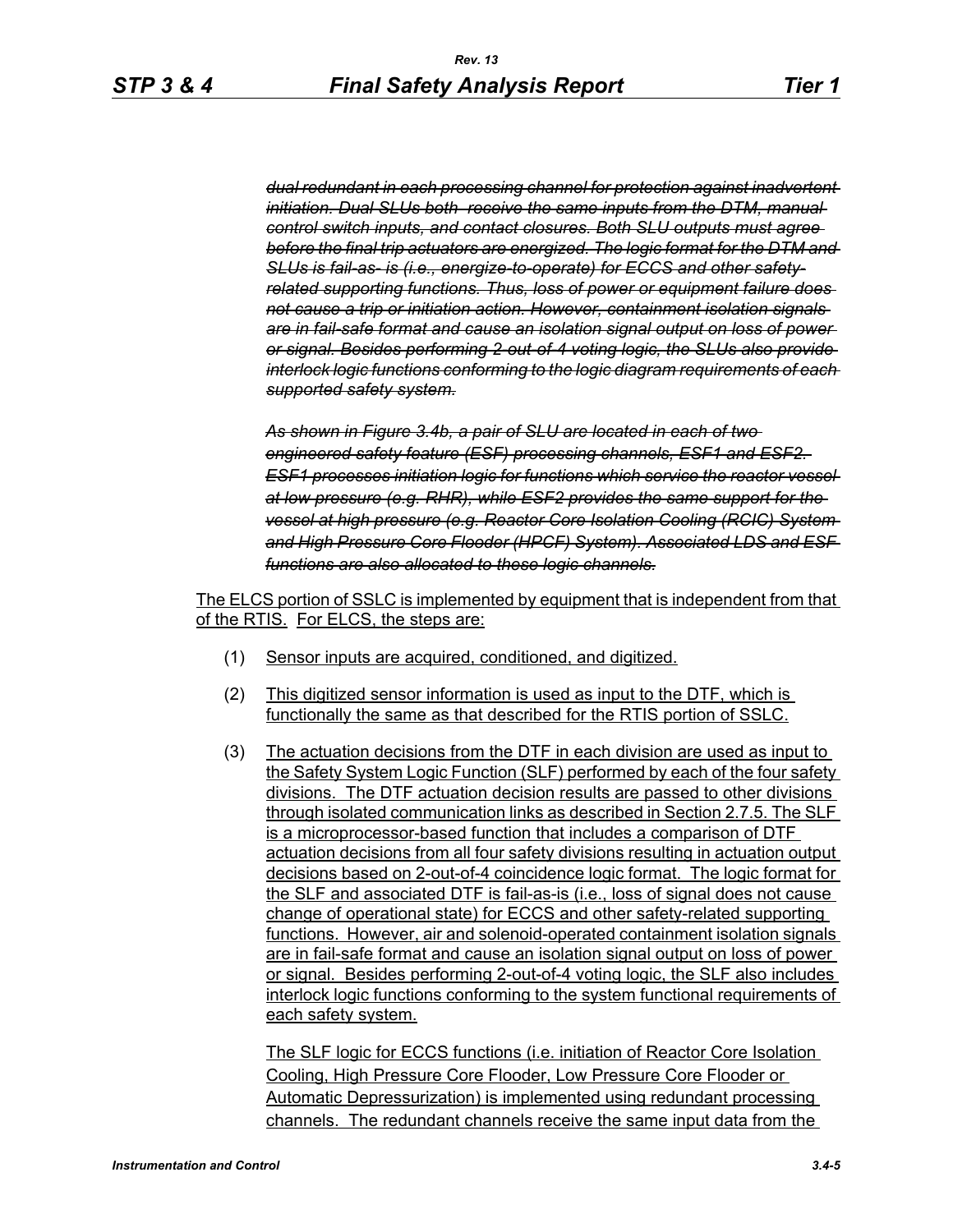DTF, manual control switch inputs and contact closures and perform the same trip decision logic. A majority of the redundant processors must agree for initiation of the function to occur, in order to assure that failure of a single electronic module will not result in inadvertent coolant injection into the core or inadvertent depressurization. The final majority vote of the system initiation signals is accomplished with non-microprocessor based equipment in the logic or with a separate actuation of system valves and pumps, where both are required to initiate coolant injection.

The SLF logic for some isolation and supporting ESF functions are also implemented using redundant channels where such implementation increases the operator response time to avoid plant operational impact following postulated failure in the control equipment. In these cases, an operator bypass that reduces the logic to a single channel may be utilized where such logic reduces the risk of unnecessary adverse plant operational impact.

Other ELCS functions are implemented using redundancy where such logic provides overall plant operating or maintenance benefits.

- *(4) (6)For reactor trip or MSIV closure if a 2--out-of-4 trip condition of sensors is satisfied, all four divisions' trip outputs produce a simultaneous coincident trip signal (e.g., reactor trip) and transmit the signal through hardwired connections (and isolators where necessary) to load drivers that control the protective action of the actuators. The load drivers are themselves arranged in a 2--out-of-4 configuration, so that at least two divisions must produce trip outputs for protective action to occur.*
- (5) *(7)For ESF functions, the trip signals in three divisions are transmitted by the Essential Multiplexing System to the RMUs1 where a final 2-out-of-2 logic comparison is made prior to distribution of the control signals to the final actuators. ESF outputs do not exist in Division IV.*As described above, the ELCS contains four redundant divisions of DTFs. The four divisions of DTF safety function actuation status are communicated to three divisions of SLFs, which correspond to the three divisions of ESF actuated equipment. No ESF actuated equipment exists in Division IV. The final SLF actuation outputs are distributed to the final system actuated equipment through the RDLC remote I/O devices.

*The DTM, TLU, and OLUs for RPS and MSIV in each of the four instrumentation divisions are powered from their respective divisional Class 1E AC sources. The DTMs and SLUs for ESF 1 and ESF 2 in Divisions I, II, and III are powered from their respective divisional Class 1E DC sources.* RTIS and ELCS equipment is powered from their respective divisionsal Class 1E power sources. For RTIS, the equipment implementing the DTF, TLF, and OLUs for RPS and MSIV in each of the four instrumentation divisions is powered from their respective divisional Class 1E AC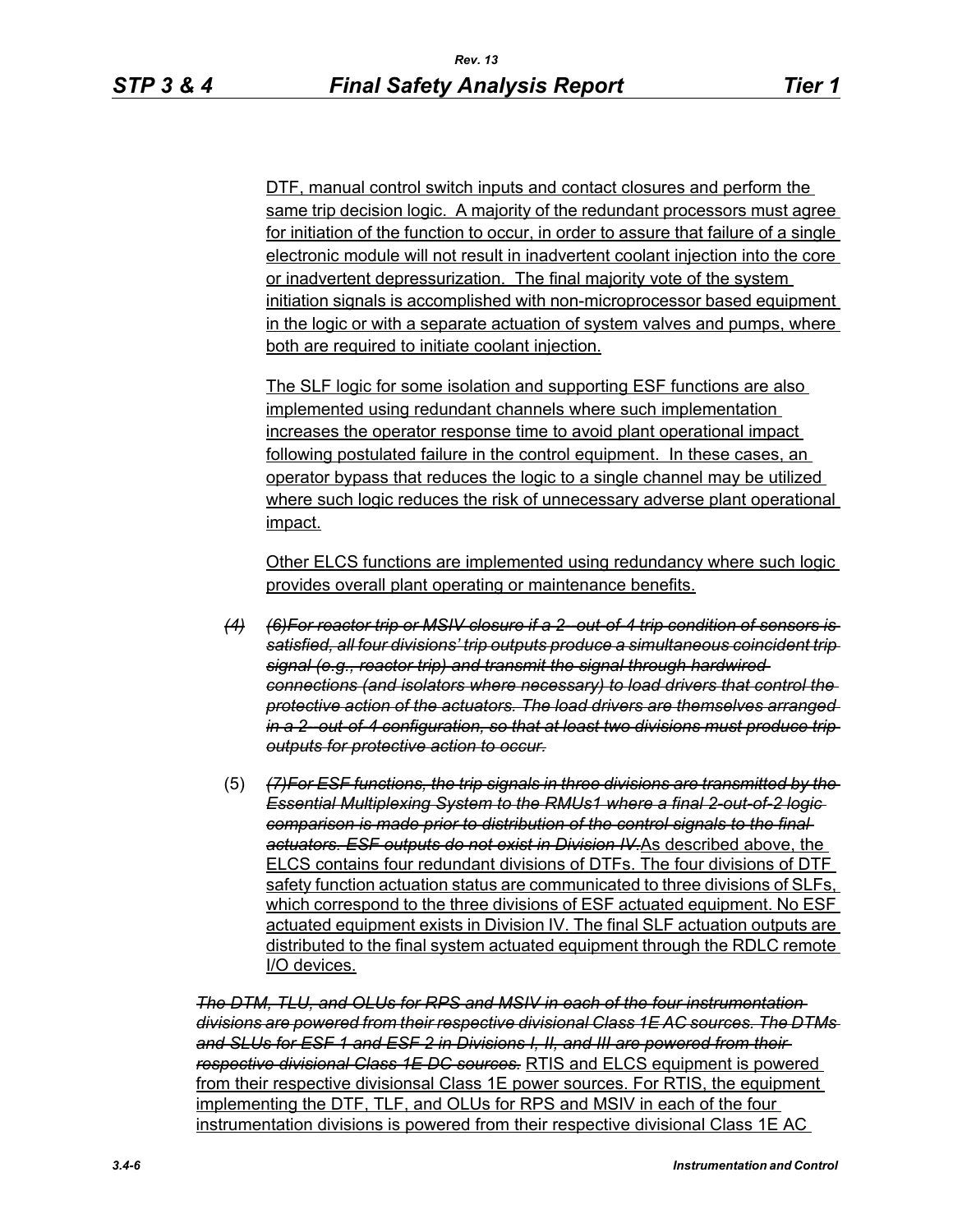sources. For ELCS, the equipment implementing the DTF and SLF for ESF in Divisions I, II and III is powered from their respective divisional Class 1E DC sources, as is the equipment implementing the ESF DTF in Division IV. *In SSLC, independence*Independence is *provided between Class 1E divisions, and also between Class 1E divisions, and also non-Class 1E equipment.*

For both RTIS and ELCS, *Bypassing*bypassing of any single division of sensors (i.e., those sensors whose *trip* status is *confirmed by* part of a 2*-*-out-of-4 logic) *is*can be accomplished *from each divisional SSLC cabinet* by means of the manually-operated bypass. When such bypass is made, all four divisions of 2*-*out-of-4 *input* logic become 2-out-of-3 while the bypass state is maintained. *During bypass, if any two of the remaining three divisions reach trip level for any sensed input parameter, then the output logic of all four divisions' trips (for RPS and MSIV functions) or the three ECCS divisions initiate the appropriate safety system equipment*.

*Bypassing of any single a division of output trip logic (i.e., taking a logic channel out of service) is*can *also* be *accomplished by means of the bypass unit*interlock function*. This type of bypass is limited applied to the fail-safe (de-energize-to-operate) reactor trip and MSIV closure functions* (i.e. RTIS)*, since removal of power from energize-tooperate signal processors is sufficient to remove that channel from service.When a trip logic output bypass is made*in effect*, the TLU* TLF *trip output in a division is inhibited from affecting the output load drivers by maintaining that division's load drivers in an energized state. Thus, the 2-out-of-4 logic arrangement of output load drivers for the RPS and MSIV functions effectively becomes 2-out-of-3 while the bypass is maintained.*

For both RTIS and ELCS, *Bypass* bypass *status is indicated in the main control room until the bypass condition is removed. An electrical interlock rejects attempts to remove more than one SSLC division from service at a time.*

*ESF1 and ESF2 logic are each processed in two redundant channels within each divisional train of ESF equipment. In order to prevent spurious actuation of ESF equipment, final output signals are voted 2-out-of-2 at the remote multiplexing units by means of series-connected load drivers at the RMU outputs. However, in the event of a failure detected by self-test within either processing channel, a bypass (ESF output channel bypass) is applied automatically (with manual backup) such that the failed channel is removed from service. The remaining channel provides 1-out-of-1 operation to maintain availability during the repair period. Channel failures are alarmed in the main control room. If a failed channel is not automatically bypassed, the operator is able to manually bypass the channel by a hardwired connection from the main control room.*In the ELCS, the two redundant SLF processing channels must agree for initiation of the ESF safety function to occur. Two SLF processing channels are used to prevent the inadvertent system level actuation of the ESF safety functions that inject coolant to the core or depressurize the reactor vessel.

However, in the event of a failure detected by self diagnostics within either processing channel, a bypass (ESF output channel bypass (with manual backup)) is provided such that the failed SLF processing channel is removed from service. The remaining SLF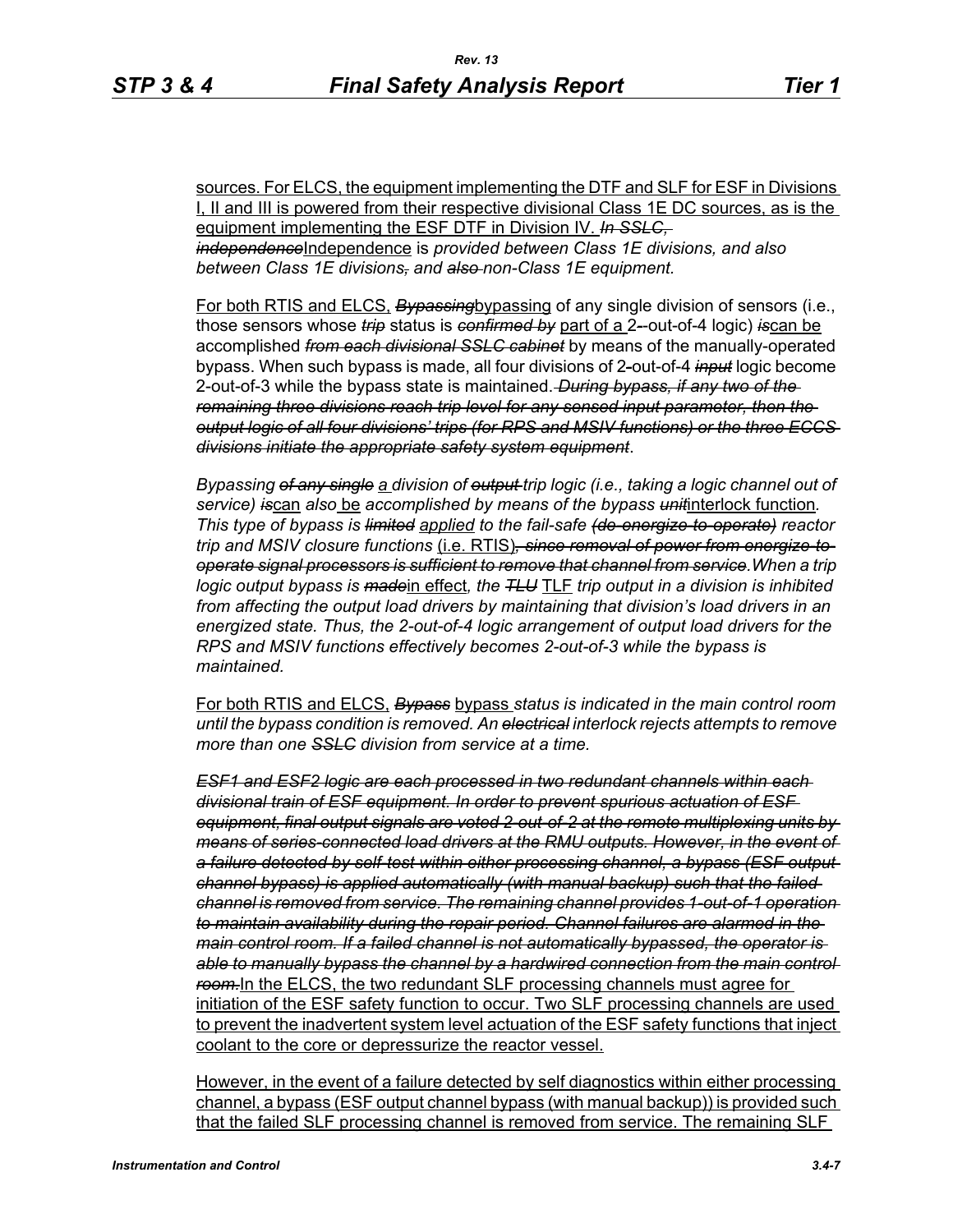processing channel provides one-out-of-one operation to maintain availability during the repair period. SLF processing failures are alarmed in the main control room. If a failed channel is not automatically bypassed, the operator can manually bypass the failed channel.

*SSLC has the following alarms, displays, and controls in the main control room:*

- *(1)* SSLC signal processor inoperative (INOP).
- *(2)* SSLC manual controls for bypass as described above.
- *(3)* Displays for bypass status.
- *(4)* Divisional flat display panels that provide display and control capability for manual ESF functions.
- *(5)* Display and control of *calibration and*maintenance and test *off-line* self-test functions.

## *B. I & C Development and Qualification Processes*

### *Hardware and Software Development Process*

*The ABWR design uses programmable digital equipment* and configurable logic devices *to implement operating functions of instrumentation and control (I&C) systems. The equipment is in the form of embedded controllers (i.e., a control program developed in software is permanently stored in PROM read only memory, and thus becomes part of the controller's hardware).*The ELCS system uses non volatile memory.

### *Electromagnetic Compatibility*

*Electromagnetic compatibility (EMC) is the ability of equipment to function properly when subjected to* anticipated *an electromagnetic environment* environments. *An EMC compliance plan to confirm the level of immunity to electrical* electromagnetic *noise is part of the design, installation, and pre-operational testing of I&C equipment*.

*Electrical and electronic components supporting the systems and functions listed below are qualified according to the established plan for the anticipated levels of electrical interference at the installed locations of the components:*

- *(1) Safety System Logic and Control.*
- *(2) Essential Multiplexing System* Essential Communication Functions (ECF)*.*
- *(3) Non-Essential Multiplexing System* Non-Essential Communication Functions (NECF)*.*
- *(4) Other microprocessor-based, software controlled systems or equipment.*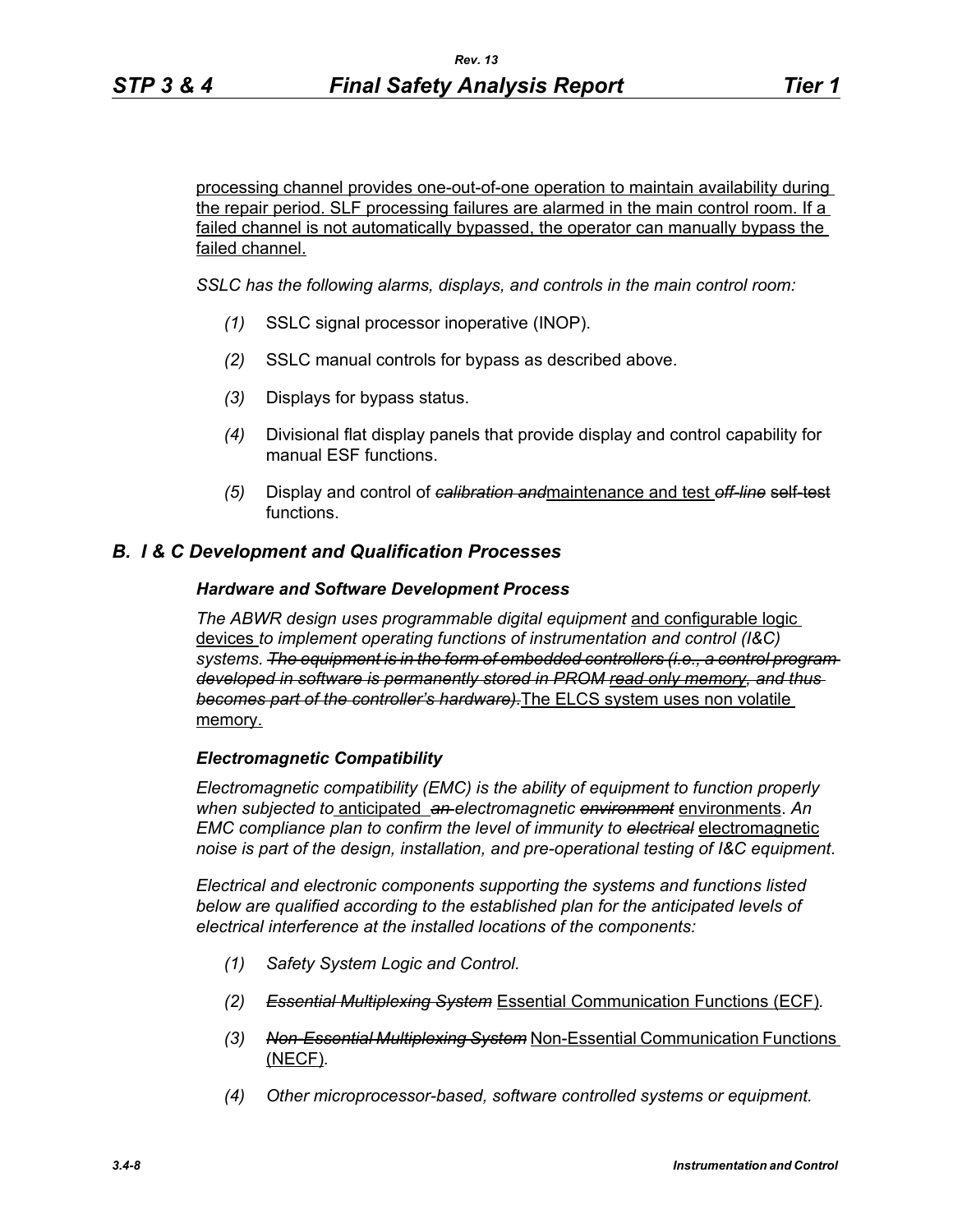## *Instrument Setpoint Methodology*

*Signal Processing Devices in the Instrument Channel*

*Within an instrument channel, there may exist other components or devices that are used to further process the electrical signal provided by the sensor (e.g., analog-todigital converters, signal conditioners,* and *temperature compensation circuits, and multiplexing and demultiplexing components*). *The worst-case instrument accuracy, calibration accuracy, and instrument drift contributions of each of these additional signal conversion components are separately or jointly accounted for when determining the characteristics of the entire instrument loop.*

# *C. Diversity and Defense-in-Depth Considerations*

*Subsection B discusses processes for developing hardware and software qualification programs that will assure a low probability of occurrence of both random and commonmode system failures for the installed ABWR I&C equipment. However, to address the concern that software design faults or other initiating events common to redundant, multi-divisional logic channels could disable significant portions of the plant's automatic standby safety functions (the reactor protection system and engineered safety features systems) at the moment when these functions are needed to mitigate an accident, several diverse backup features are provided for the primary automatic logic:*

- *Manual scram and isolation by the operator in the main control room in response to diverse parameter indications.*
- **Core makeup water capability from the feedwater system, Control Rod Drive** *(CRD) System, and condensate system, which are diverse from SSLC and the EMS.*
- *Availability of manual high pressure injection capability.*
- *Long term shutdown capability provided in a conventionally hardwired, 2-division, analog* diverse *Remote Shutdown System (RSS); local displays of process variables* are provided *in RSS, are continuously powered, and so are available for monitoring at any time.*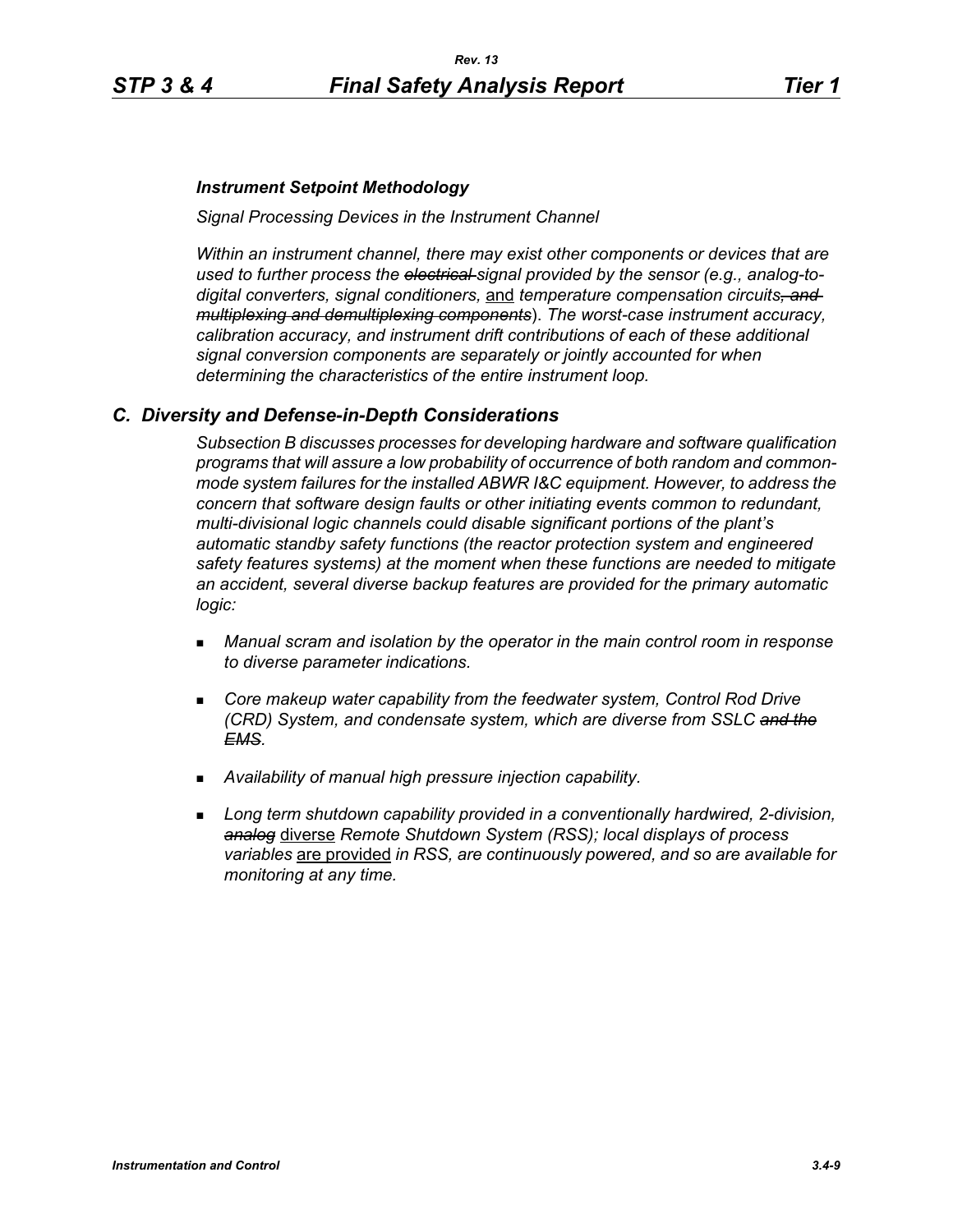| <b>Diverse Backup Support for SSLC Equipment</b>                                                                                          |                                                                                                                                                                                   |                                   |                            |  |
|-------------------------------------------------------------------------------------------------------------------------------------------|-----------------------------------------------------------------------------------------------------------------------------------------------------------------------------------|-----------------------------------|----------------------------|--|
| Diverse Features of<br><b>Protection System</b>                                                                                           | <b>Functional Diversity</b><br>in Protection System                                                                                                                               | Defense-in-Depth<br>Configuration | <b>Equipment Diversity</b> |  |
| 7. Non-Essential<br><b>Multiplexing System</b><br>(NEMS)Communication<br>Function (NECF)<br>independent and diverse<br>from <b>EMSECF</b> |                                                                                                                                                                                   |                                   |                            |  |
|                                                                                                                                           | H= Function hardwired <del>(not multiplexed)</del> from sensor or control switch to actuator; control logic, if<br>needed, is diverse from that of the primary protection system. |                                   |                            |  |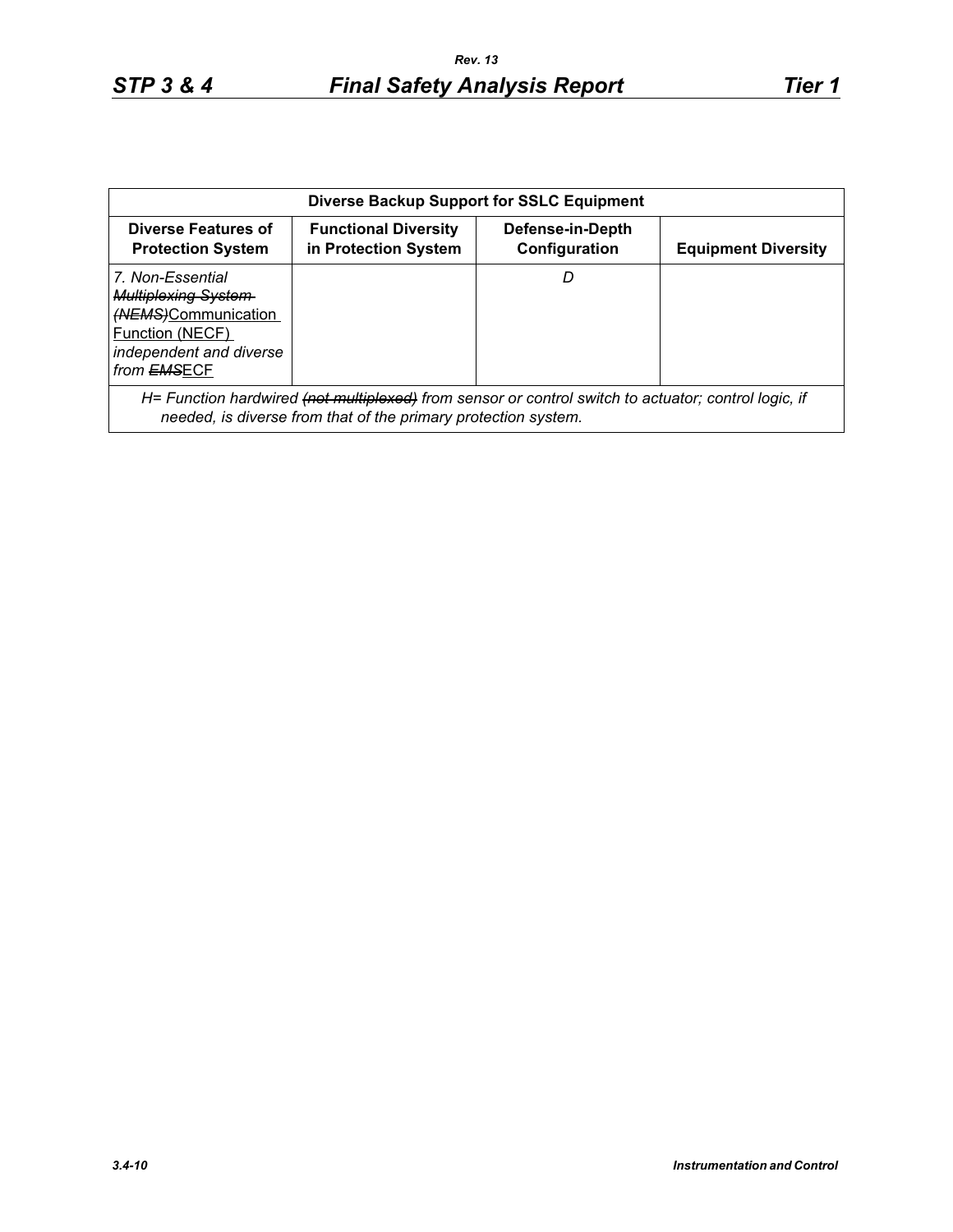

Notes:

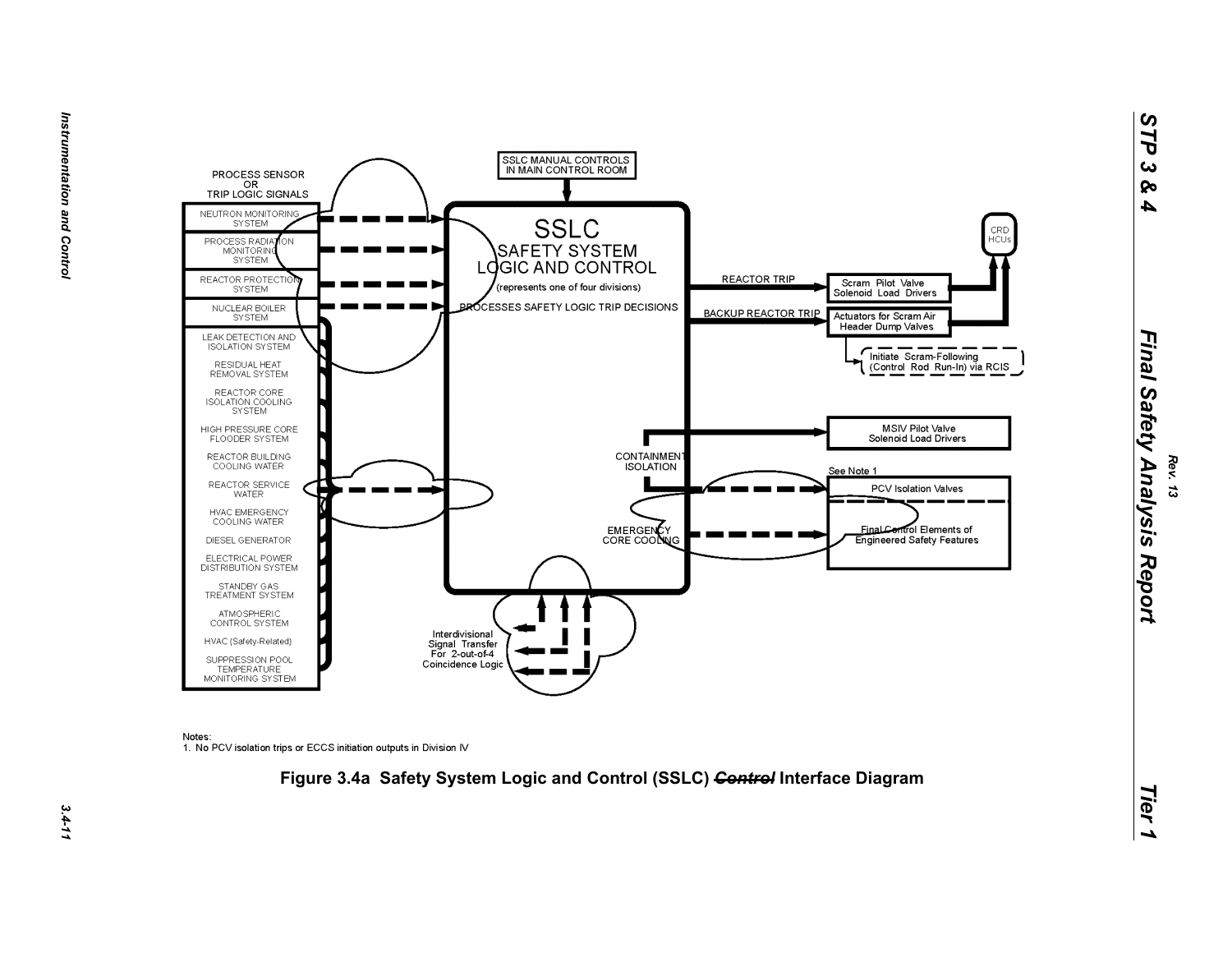

- 
- 
- 
- 
- 

*3.4-12*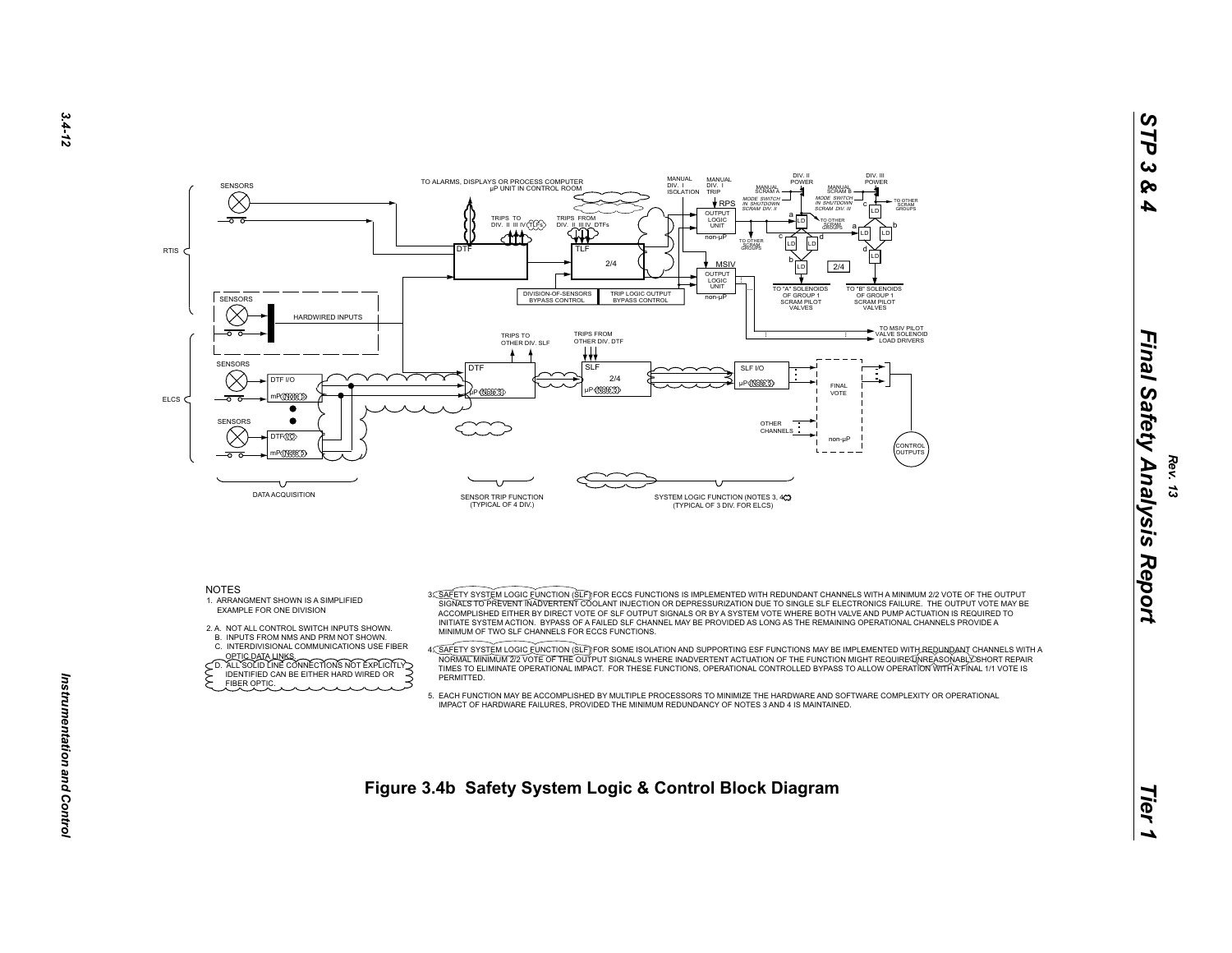

Instrumentation and Control *Instrumentation and Control 3.4-13*

Notes:

 $3.4 - 13$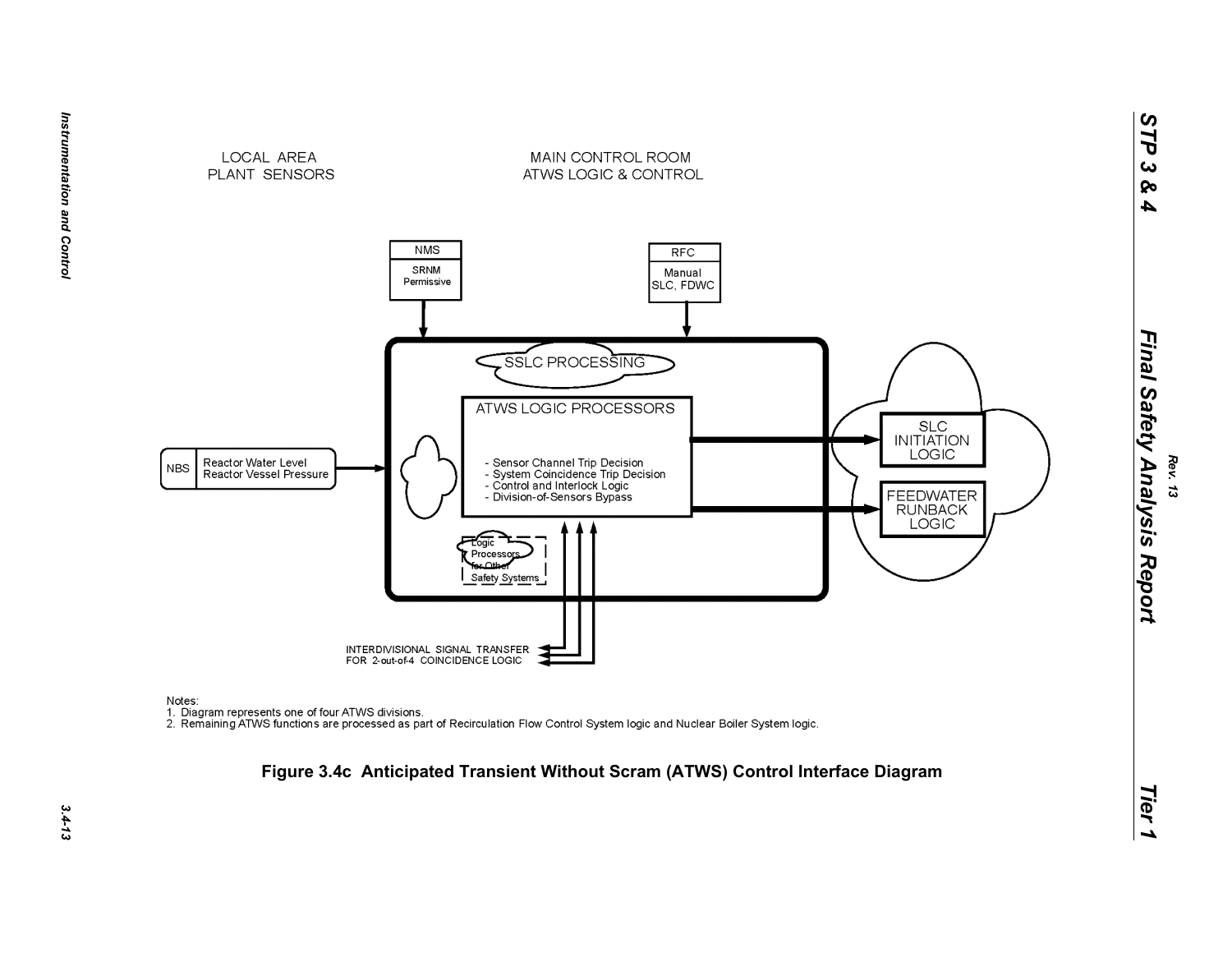| <b>Table 3.4 Instrumentation and Control</b>                                                                                                                                                                                                                                                                                                                                                                                                                                                                                                                                                                                    |                                                                                                                                                                                                                                                                                                                                                                                                                                                                                                                                                                                                              |                                                                                                                                                                                                                                                                                                                                                                                                                                           |  |
|---------------------------------------------------------------------------------------------------------------------------------------------------------------------------------------------------------------------------------------------------------------------------------------------------------------------------------------------------------------------------------------------------------------------------------------------------------------------------------------------------------------------------------------------------------------------------------------------------------------------------------|--------------------------------------------------------------------------------------------------------------------------------------------------------------------------------------------------------------------------------------------------------------------------------------------------------------------------------------------------------------------------------------------------------------------------------------------------------------------------------------------------------------------------------------------------------------------------------------------------------------|-------------------------------------------------------------------------------------------------------------------------------------------------------------------------------------------------------------------------------------------------------------------------------------------------------------------------------------------------------------------------------------------------------------------------------------------|--|
| <b>Inspections, Tests, Analyses and Acceptance Criteria</b>                                                                                                                                                                                                                                                                                                                                                                                                                                                                                                                                                                     |                                                                                                                                                                                                                                                                                                                                                                                                                                                                                                                                                                                                              |                                                                                                                                                                                                                                                                                                                                                                                                                                           |  |
| <b>Design Commitment</b>                                                                                                                                                                                                                                                                                                                                                                                                                                                                                                                                                                                                        | <b>Inspections, Tests, Analyses</b>                                                                                                                                                                                                                                                                                                                                                                                                                                                                                                                                                                          | <b>Acceptance Criteria</b>                                                                                                                                                                                                                                                                                                                                                                                                                |  |
| Safety System Logic and Control                                                                                                                                                                                                                                                                                                                                                                                                                                                                                                                                                                                                 |                                                                                                                                                                                                                                                                                                                                                                                                                                                                                                                                                                                                              |                                                                                                                                                                                                                                                                                                                                                                                                                                           |  |
| The <i>DTM, TLU</i> equipment implementing<br>3.<br>the DTF, TLF, and OLUs for RPS and MSIV<br>in each of the four instrumentation divisions<br>are powered from their respective divisional<br>Class 1E AC sources. The <b>DTMs and SLUs</b><br>equipment implementing the DTF and<br>SLF for ESF 4 and ESF 2 in Divisions I, II,<br>and III are powered from their respective<br>divisional Class 1E DC sources, as are is the<br>equipment implementing the ESF DTMs<br>DTF in Division IV. In SSLC, independence<br>is provided between Class 1E divisions and<br>between Class 1E divisions and non-Class<br>1E equipment. | 3.<br>a. Tests will be performed on SSLC-by<br>providing a test signal to the I&C<br>equipment in only one Class 1E division<br>at a time.<br>b. Inspection of the as-installed Class 1E<br>divisions in SSLC will be performed.                                                                                                                                                                                                                                                                                                                                                                             | 3.<br>a. The test signal exists only in the Class<br>1E division under test in SSLC.<br>b. In SSLC, physical separation or<br>electrical isolation exists between Class<br>1E divisions. Physical separation or<br>electrical isolation exists between these<br>Class 1E divisions and non-Class 1E<br>equipment.                                                                                                                         |  |
| SSLC provides the following bypass<br>4.<br>functions:<br>Division-of-sensors bypass<br>а.<br>Trip logic output bypass<br>b.<br>ESF output channel bypass, where<br>C.<br>applied                                                                                                                                                                                                                                                                                                                                                                                                                                               | 4. Tests will be performed on the as-built SSLC<br>as follows:<br>a(1) Place one division of sensors in bypass.<br>Apply a trip test signal in place of each<br>sensed parameter that is bypassed. At<br>the same time, apply a redundant trip<br>signal for each parameter in each other<br>division, one division at a time. Monitor<br>the voted trip output at from each TLU<br>and SLU equipment component that<br>implements a TLF or SLF. Repeat for<br>each division.<br>a(2) For each division in bypass, attempt to<br>place each other division in division-of-<br>sensors bypass, one at a time. | 4.<br>Results of bypass tests are as follows:<br>a(1)No trip change occurs at the voted trip<br>output of from each TLU and SLU<br>equipment component that implements a<br>TLF or SLF. Bypass status is indicated in<br>main control room.<br>a(2) Each division not bypassed cannot be<br>placed in bypass, as indicated at OLU<br>output; bypass status in main control room<br>indicates only one division of sensors is<br>bypassed. |  |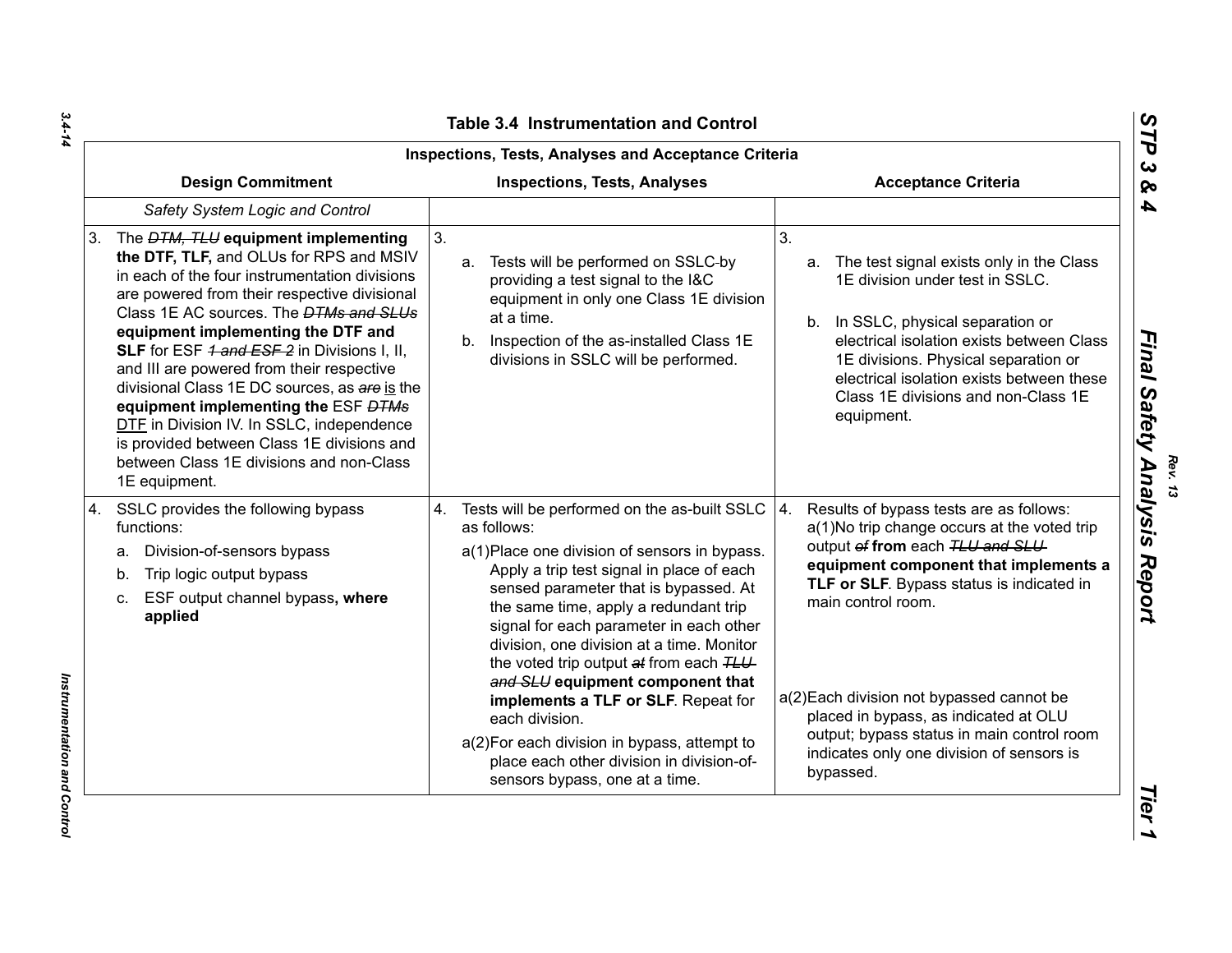| <b>Inspections, Tests, Analyses and Acceptance Criteria</b>     |  |                                                                                                                                                                                                                                                                                                                                                                                                                                                                                |                                                                                                                                                                                                                                                                                                  |
|-----------------------------------------------------------------|--|--------------------------------------------------------------------------------------------------------------------------------------------------------------------------------------------------------------------------------------------------------------------------------------------------------------------------------------------------------------------------------------------------------------------------------------------------------------------------------|--------------------------------------------------------------------------------------------------------------------------------------------------------------------------------------------------------------------------------------------------------------------------------------------------|
| <b>Design Commitment</b><br><b>Inspections, Tests, Analyses</b> |  | <b>Acceptance Criteria</b>                                                                                                                                                                                                                                                                                                                                                                                                                                                     |                                                                                                                                                                                                                                                                                                  |
| 4. (continued)                                                  |  | 4. (continued)                                                                                                                                                                                                                                                                                                                                                                                                                                                                 | 4. (continued)                                                                                                                                                                                                                                                                                   |
|                                                                 |  | b(1) Place one division in trip-logic-output<br>bypass. Operate manual auto-trip test<br>switch. Monitor the trip output at the RPS<br>OLU. Operate manual auto-isolation test<br>switch. Monitor the trip output at the<br>MSIV OLU. Repeat for each division.                                                                                                                                                                                                                | b(1)No trip change occurs at the trip output<br>of the RPS OLU or MSIV OLU,<br>respectively. Bypass status is indicated<br>in main control room.                                                                                                                                                 |
|                                                                 |  | b(2) For each division in bypass, attempt to<br>place the other divisions in trip-logic-<br>output bypass, one at a time.                                                                                                                                                                                                                                                                                                                                                      | b(2) Each division not bypassed cannot be<br>placed in bypass, as indicated at OLU<br>output; bypass status in main control<br>room indicates only one trip logic output<br>is bypassed.                                                                                                         |
|                                                                 |  | $c(1)$ Apply common test signal to any one<br>pair of dual-SLU redundant SLF signal<br>inputs. Monitor test signal at voted 2-out-<br>of-2 output in RMU area from<br>equipment performing the ECF in<br>local areas. Remove power from<br>equipment performing one SLU SLF,<br>restore power, then remove power from<br>equipment performing other SLU SLF.<br>Repeat test for all pairs of dual SLUs-<br>redundant sets of equipment<br>implementing a SLF in each division. | c(1) Monitored test output signal does not<br>change state-initiate the system<br>function when power is removed from<br>either SLU the equipment performing<br>any single SLF. Bypass status and loss<br>of power to SLU-equipment performing<br>the SLF are indicated in main control<br>room. |
|                                                                 |  | c(2) Disable auto-bypass circuit in bypass<br>unit. Repeat test c(1), but operate<br>manual ESF loop bypass switch for each<br>affected loop.                                                                                                                                                                                                                                                                                                                                  | c(2) Monitored test output signal is lost when<br>power is removed from either SLUSLF,<br>but is restored when manual bypass<br>switch is operated. Bypass status, auto-<br>bypass inoperable, and loss of power to<br><b>SLUSLF</b> are indicated in main control<br>room.                      |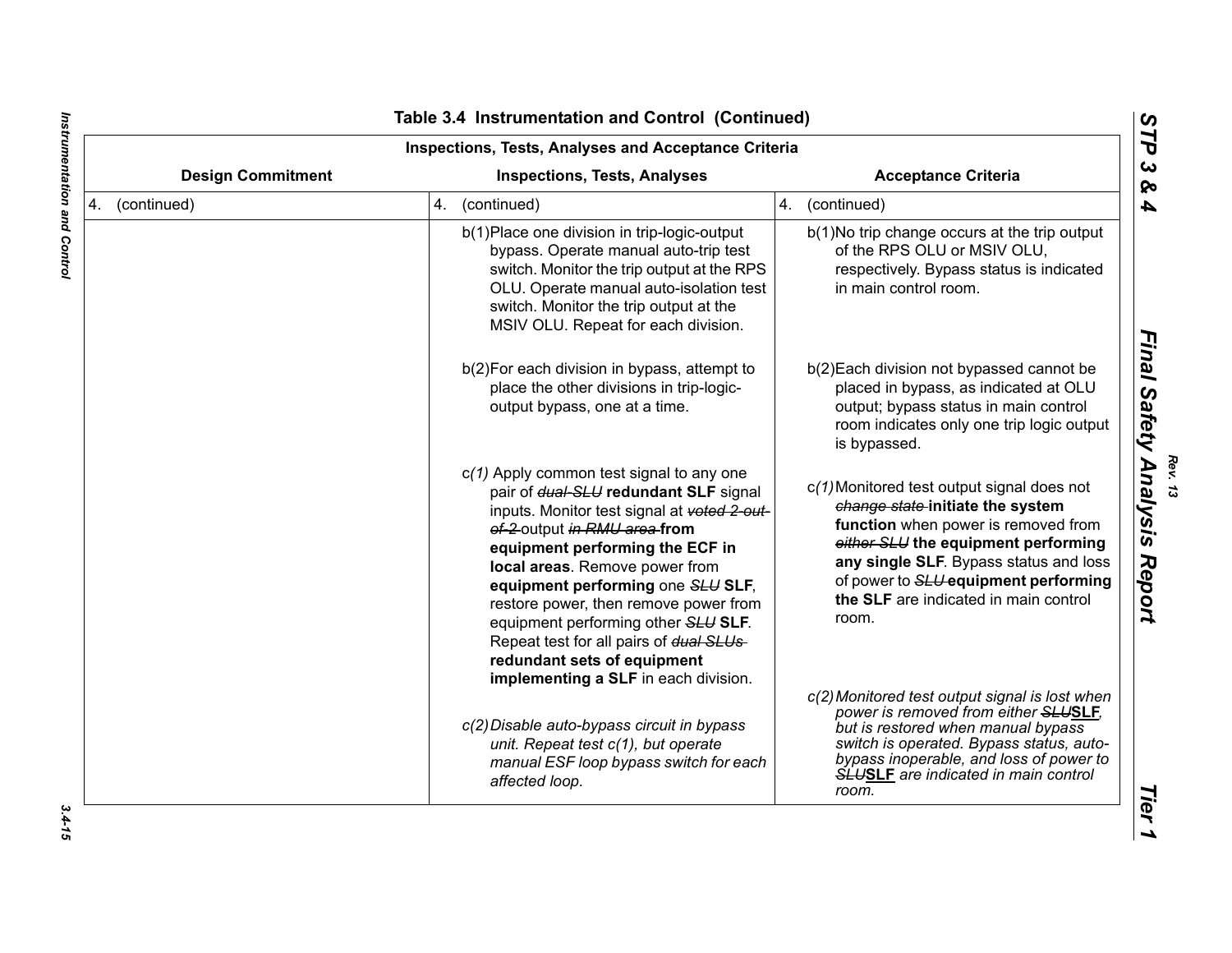| <b>Inspections, Tests, Analyses and Acceptance Criteria</b>                                                                                                                                                                                                                              |                                               |                                                                                                                                                                                                                                                                   |
|------------------------------------------------------------------------------------------------------------------------------------------------------------------------------------------------------------------------------------------------------------------------------------------|-----------------------------------------------|-------------------------------------------------------------------------------------------------------------------------------------------------------------------------------------------------------------------------------------------------------------------|
| <b>Design Commitment</b>                                                                                                                                                                                                                                                                 | <b>Inspections, Tests, Analyses</b>           | <b>Acceptance Criteria</b>                                                                                                                                                                                                                                        |
| Electromagnetic Compatibility                                                                                                                                                                                                                                                            |                                               |                                                                                                                                                                                                                                                                   |
| 12. Electrical and electronic components in the<br>systems listed below are qualified for the<br>anticipated levels of electrical interference at<br>the installed locations of the components<br>according to an established plan:                                                      | 12. The EMC compliance plan will be reviewed. | 12. An EMC compliance plan is in place. The<br>plan requires, for each system qualified,<br>system documentation that includes<br>confirmation of component and system<br>testing for the effects of high electrical field<br>conditions and current surges. As a |
| Safety System Logic and Control<br>a.<br>b. Essential Multiplexing-<br>SystemEquipment performing the<br><b>Essential Communication Function</b>                                                                                                                                         |                                               | minimum, the following information is<br>documented in a qualification file and subject<br>to audit:                                                                                                                                                              |
| (ECF)<br>Non-Essential Multiplexing-System<br>C.<br><b>Equipment performing the Non-</b>                                                                                                                                                                                                 |                                               | a. Expected performance under test<br>conditions for which normal system<br>operation is to be ensured.<br>b. Normal electrical field conditions at the                                                                                                           |
| <b>Essential Communication Function</b><br>(ECF)<br>Other microprocessor-based, software<br>d.                                                                                                                                                                                           |                                               | locations where the equipment must<br>perform as above.                                                                                                                                                                                                           |
| controlled systems or equipment                                                                                                                                                                                                                                                          |                                               | Testing methods used to qualify the<br>C.                                                                                                                                                                                                                         |
| The plan is structured on the basis that<br>electromagnetic compatibility (EMC) of I&C<br>equipment is verified by factory testing and<br>site testing of both individual components<br>and interconnected systems to meet EMC<br>requirements for protection against the<br>effects of: |                                               | equipment, including:<br>(1.) Types of test equipment.<br>(2.) Range of normal test conditions.<br>(3.) Range of abnormal test conditions<br>for expected transient environment.                                                                                  |
| Electromagnetic Interference (EMI)<br>a.                                                                                                                                                                                                                                                 |                                               |                                                                                                                                                                                                                                                                   |
| Radio Frequency Interference (RFI)                                                                                                                                                                                                                                                       |                                               |                                                                                                                                                                                                                                                                   |
| Electrostatic Discharge (ESD)                                                                                                                                                                                                                                                            |                                               |                                                                                                                                                                                                                                                                   |
| Electrical surge [Surge Withstand<br>d.<br>Capability (SWC)]                                                                                                                                                                                                                             |                                               |                                                                                                                                                                                                                                                                   |